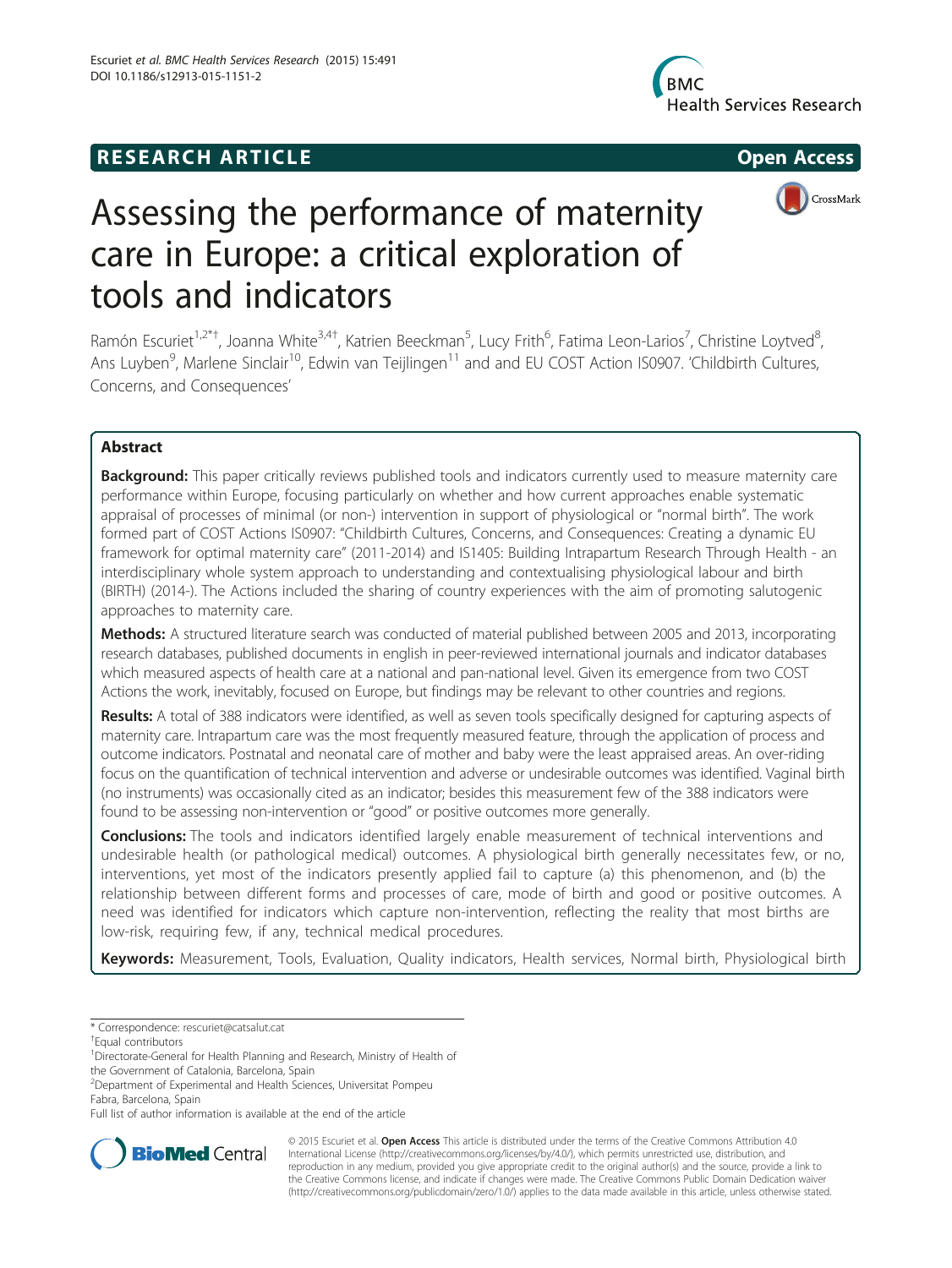## Background

Validated, reliable indicators, and methodological tools for collecting such indicators, are essential for measuring maternal health care provision, performance and quality, enabling comparison at various levels and evaluating progress against defined targets. Moreover, the monitoring of indicators can lead to better understanding of how maternity health care services function, identify areas requiring improvement and can point to the need for necessary research [[1](#page-11-0)–[3](#page-11-0)]. The ways in which maternity and other forms of health care provision are measured using indicators and tools are inevitably conditioned by whoever is designing and conducting this appraisal, what the aims of this activity are, and what types of decisions will be taken as a consequence [[4\]](#page-11-0). At the same time, indicators of any form often play a valuable role in prompting useful questions and stimulating informed debate [[3\]](#page-11-0).

The aim of this paper is to provide a critical review of existing published literature on the tools and indicators currently being used to measure the performance of maternity care within Europe, identify the dominant focus of existing measurements, and highlight any areas which are not being systematically examined. This paper is part of COST Action IS0907, "Childbirth Cultures, Concerns, and Consequences: Creating a dynamic EU framework for optimal maternity care" (2011-2014), which was established to share and analyse experiences across EU countries in order to advance scientific knowledge about ways of improving maternity care provision and outcomes for mothers, babies and families both within and across EU countries. The Action was founded on a 'salutogenic' approach/perspective, viewing health as a continuum and considering overall well-being as opposed to 'absence of illness' [[4\]](#page-11-0), and systematically pooled knowledge in areas such as complex analyses of the labour course, the reduction of unnecessary intervention in birth, the promotion of normal birth and other individualised outcome measures with the underlying aim of improving maternal and neonatal outcomes [[5\]](#page-11-0). The work subsequently became part of the ongoing work of COST Action IS1405: Building Intrapartum Research Through Health - an interdisciplinary whole system approach to understanding and contextualising physiological labour and birth (BIRTH) (2014-).

The current review was based on the premises of the COST Action that it is essential to learn both within and across countries about "best practice" in maternity care, from a salutogenic perspective, while including the complexity of each system but also recognising that a physiological birth, which generally necessitates few, if any, medical interventions, is associated with good or positive outcomes. Given its emergence from COST Action IS0907 this paper inevitably focuses on Europe (the original COST EU focus was broadened slightly to facilitate the literature search). However, despite its restricted geographical reach, the review can be considered relevant to non-European countries (low, middle and high income) and regions as well due its focus It critically analyses what is being measured and hence what knowledge is being created, through current available tools and indicators, provides an overview of the focus of current maternity care measurement in Europe, identifies gaps and proposes some new measures for comprehensive maternity care and quality assessment, based on a salutogenic perspective focusing on optimal, positive processes and outcomes. By maternity care we refer to all formal care in relation to pregnancy, childbirth and the postpartum period as part of health service provision [\[6](#page-11-0), [7\]](#page-11-0).

Complete, high quality data are essential for the creation of evidence-based public policy in health care [\[8](#page-11-0)]. Comparison across European countries is a valuable exercise for informing and improving maternity care policy [[9\]](#page-11-0) and has already identified limitations in the current monitoring of ante-natal and post-natal care [[10](#page-11-0)]. Further, recent systematic reviews of outcomes related to optimum and/or positive maternal and neonatal health and well-being have identified how less attention has been given to the measurement of factors that contribute to well-being and positive health outcomes [[11, 12](#page-11-0)]. The development of a core outcome data set of "salutogenically-focused" outcomes for intrapartum research has been recommended [[12\]](#page-11-0). In this current review we were particularly interested in analysing whether and how current tools and indicators enable systematic measurement of processes of minimal (or non-) intervention in support of physiological or 'normal birth' and associated outcomes. There is growing interest in the promotion of physiological processes around giving birth, given current rates of over-intervention and their outcomes [[13](#page-11-0)], for example, argued for a system-level shift to a focus on the promotion of normal reproductive processes. This proposition has direct implications for the ways in which maternal care is measured.

#### Indicators and tools to measure maternity care

This section describes the definitions of tools and indicators underpinning the present review.

## Indicators

An indicator can be defined as a measure used to express the behaviour of a system or part of a system which is collected in a standardised manner so that comparable data can be used for analysis [[14](#page-11-0), [15\]](#page-11-0). Donabedian provided one of the earliest and most widely applied categorisations of health care indicators in relation to the assessment of care, emphasising the importance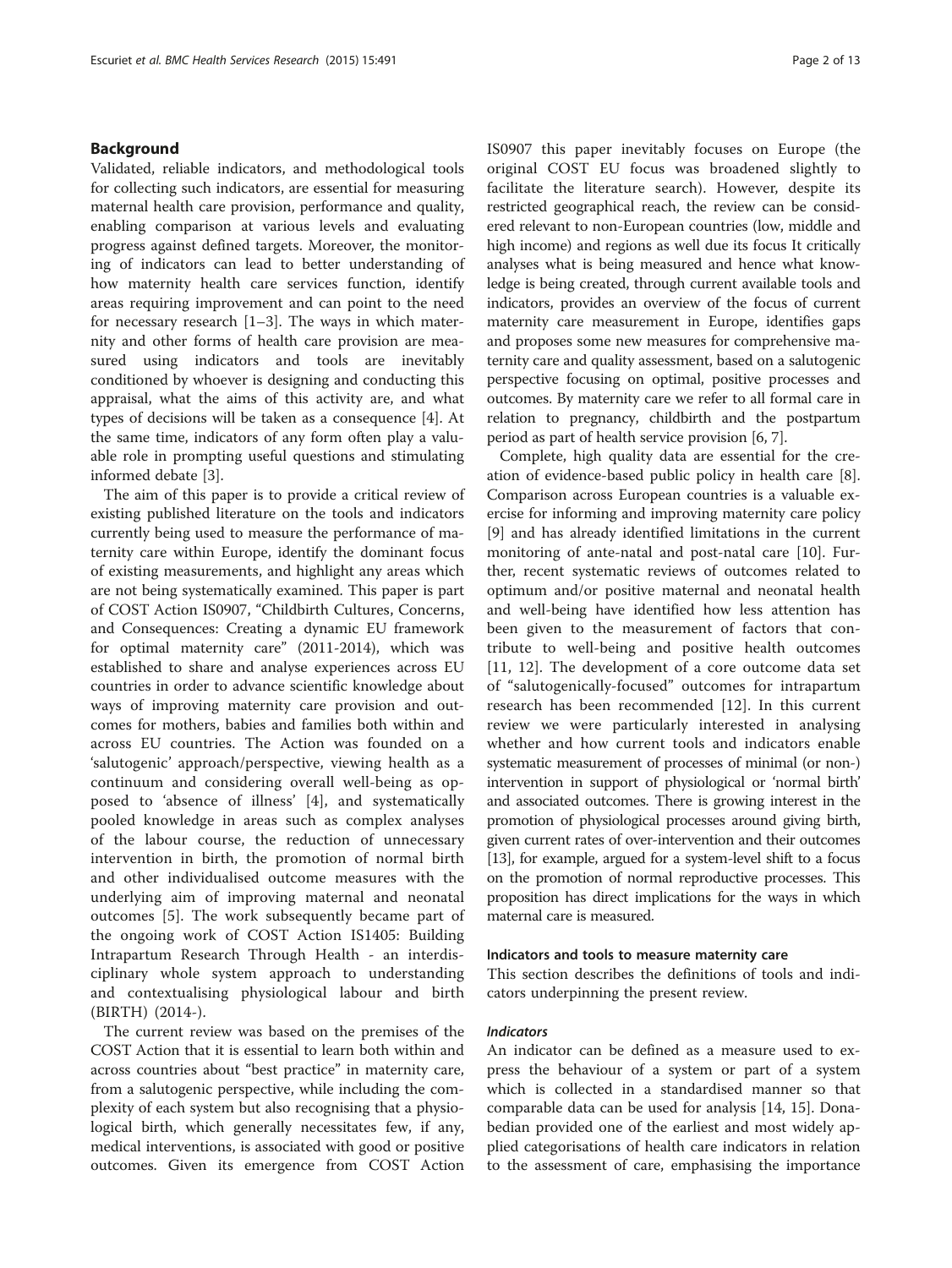of examining structure, process and outcome [[1, 16\]](#page-11-0). According to Donabedian, structure indicators are those which represent the necessary conditions for the delivery of a given quality of care. These include human, physical, financial and other resources available for service provision, such as total number of health providers or bed capacity per hospital. However these particular indicators do not ensure that appropriate processes are carried out or that satisfactory outcomes are achieved by the system, so cannot be directly related to subsequent care provision or the quality of care. Process indicators include the set of activities that take place within the service and how these are performed, such as rates of particular interventions and the use of protocols, thereby measuring the delivery of health care to the target population. Process indicators represent the closest approximation of how actual health care is provided and are the most clinically specific of the three types of indicators, but there is concern as to what degree these measures can be related to clinically desirable outcomes [[15\]](#page-11-0); it has been argued that process measures are only as good as the evidence which links them to outcomes [[16](#page-11-0)].

Outcome indicators Measure aspects attributable to the healthcare offered, and can be negative or positive, for example mortality rates, health status, or patient satisfaction. A particular challenge related to outcome indicators is that they may be influenced by factors other than the care provided; sufficient evidence is necessary to demonstrate that the quality of care independently contributed to the outcome. Satisfaction with services, for example, is a complicated outcome to measure given the various possible influences at play. It has also been argued that differences in outcome may be attributable to data collection methods and case mix as well as care provision, hence outcome indicators can be improved if efforts are made to standardize data collection and case mix adjustment systems are developed and validated [[17\]](#page-11-0). The OECD proposed, for example, that indicator sets should be population-based and should strive to represent both the most important risk and client groups and the most essential interventions for these groups, be these preventive, curative or caring [\[15](#page-11-0)]. Measuring outcomes is a recognised means of monitoring and comparing care, often in order to identify any improvements required, while it is also acknowledged that outcome differences can be linked to the process of care [[6\]](#page-11-0); the various categories of indicator are therefore inter-related.

The collective mix as well as type of indicators used to measure care is also important. All indicators are individually limited: any one value will only give a very specific, limited perspective of a wider situation, which may hide other significant factors related to the type/quality of care provided. Caesarean rate (CR) measurement, for instance, may indicate a reduction over time, which

might be interpreted as a positive development, but considering this indicator in isolation may disguise the fact that instrumental births or other interventions increase concomitantly as the CR decreases. The use of a range of indicators has therefore been recommended [\[18](#page-11-0)] - a 'balanced scorecard' approach - which provides varied yet complementary insight into the overall system of care, with the various indicators employed measuring important yet diverse aspects [[3](#page-11-0)].

#### Tools

A tool is an instrument for carrying out a particular function; in the context of this review an instrument for collecting information on maternity care performance. Tools contain a range of indicators; it has been argued that tool kits for measuring quality of care should specifically include process indicators, for example [\[16\]](#page-11-0). Much of the background literature on tools for measuring health care refers to 'quality indicators' (also known as performance indicators or quality measures). These may be structural, process or outcome indicators which track significant changes, in other words deterioration and/or improvement, within a specific area of care [\[19](#page-11-0)]. The monitoring of quality indicators, in other words, a continuous or systematic periodical measurement of these values, is understood to substantially enhance understanding of what is working well or not, where efforts for improvement should be targeted, and the evolution of any introduced changes either within a particular unit of analysis (e.g. hospital, region, country) or across units [[20](#page-11-0), [21\]](#page-11-0).

## Methods

For the purpose of this review we used Donabedian's definition of indicators [\[1](#page-11-0)]. We understood a tool to be a collection of indicators used as an instrument for collecting information about a particular aspect of the performance of maternity care, and if it was defined as a tool by the authors of the publication in question. This does not necessarily mean that it has been validated in practice (some of the papers reviewed propose a new tool or the validation of a tool).

#### Criteria for selection of studies

As explained, this work is an outcome of the COST Action IS0907, hence its scope is limited to European countries. To that end, we considered studies, reports or databases containing tools or indicators for the measure of maternity care in Europe to be eligible for inclusion.

#### Search strategy

A team of eight individuals was involved in this work, all of whom collaborated on COST Action IS0907 (see Acknowledgements). As a first step we defined a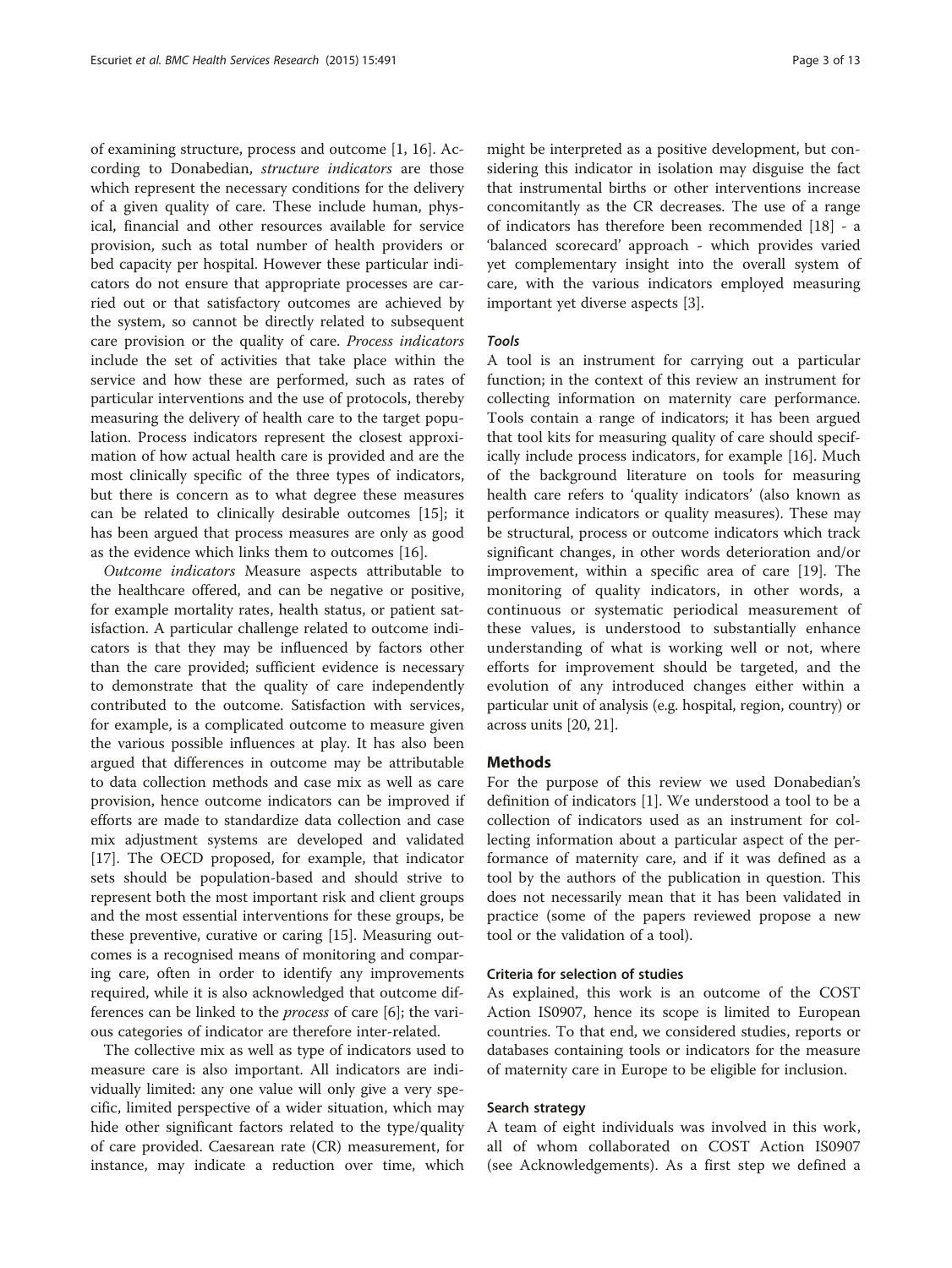strategy to search for tools and indicators measuring maternal health care at national, regional and local level within European countries (Additional file [1](#page-10-0)). The search was limited to research databases (Centre for Reviews and Dissemination, OvidSP, Scopus), published documents in peer-reviewed international journals and indicator databases which included the measurement of aspects of health care at a national and pan-national level (OECD, Eurostat and Euro-Peristat). We restricted our search to sources published between 2005 and when the review took place, September 2013. For practical reasons the search was restricted to the English language (also following the assumption that much of the information relevant Europe-wide would have been published in English). The search was conducted using different combinations of a set of keywords: maternity, maternity care, obstetric health services, satisfaction, reproductive health services, reproductive care, evaluation, measurement, assessment, accessibility, equity, organisation culture, sustainability, cost-effectiveness, outcomes, results, outputs, deliverables, indicators. The PRISMA statement was employed for reporting results

## Quality assessment of included studies

The quality of included studies was assessed using an "ad hoc" critical evaluation tool (Additional file [2\)](#page-10-0) based on the Critical Appraisal Skills Programme Checklist [[22\]](#page-11-0) (CASP). This tool was structured to assess the quality of the studies and systematic reviews identified. Each was appraised separately for relevance and quality by two members of the team, aided by a pre-tested scoring grid. The documents were scrutinised in terms of whether they provided a clear tool or indicator/s which had been applied to the measurement of maternity care within Europe, their proven (or validated) transferability to other settings (given the known specificities in the structuring of maternity care in different countries), and appraised and graded in terms of their overall quality.

### Details of ethical approval

This study was exempt from Ethics Committee review as it used publically available data.

#### Results

The final total of publications generated from the firstround selection was 498 references, plus two indicator databases (given that data are distributed by Euro-Peristat in summary form, we considered the latest Euro-Peristat report [\[23](#page-11-0)] as a published document. After close review of document titles and abstracts this selection was reduced to 155 sources. Of these, 110 were excluded due to unavailability (researchers could not locate a copy or the full document was only available in a language other than English), non-relevance to maternity care, or the source only related to a country/countries outside Europe. Out of the resulting 45 documents reviewed in detail, a further 22 documents were excluded, four because they related to non-European countries, thirteen because they did not include a tool or indicator/s, and three because they did not constitute a full study and two more because of poor methodological quality. This resulted in a total of two databases and 23 published references for detailed analysis [\[11, 19, 23-44](#page-11-0)]. Figure [1](#page-4-0) is shown according to PRISMA statement for reporting results [\[45\]](#page-11-0).

Table [1](#page-5-0) shows a structured summary of the 23 published references and the two databases selected in terms of whether they constituted a tool or a set of indicators, and what particular area of care they were measuring. The selected references are also included in the References list at the end of the paper [[\[11](#page-11-0), [19, 23-44](#page-11-0)]

The review uncovered a total of 388 indicators, 383 measuring structure, process and outcome and a further five measuring user satisfaction. Some of these indicators were grouped within tools (a total of seven tools). In addition, 13 distinct tools were identified which exclusively measured satisfaction with maternity care (Fig. [2](#page-6-0)). Although indicators of user satisfaction are generally considered within the category of care outcomes we chose to analyse tools related to satisfaction and their associated indicators separately in a different paper (now forming part of the work of COST Action IS1405) due to the methodological and analytical complexity of this topic, discussed in more detail below.

Both the Organisation for Economic Co-operation and Development (OECD) and Eurostat databases include maternity care-related indicators. In 2005 both Eurostat and the OECD adopted the International Classification for Hospital Morbidity Tabulation (ISHMT) as a shortlist for statistical comparison of hospital activity by diagnostic categories and information about outcomes such as maternal and infant mortality as well as structural indicators concerning health care professionals (e.g. number of midwives and obstetricians) are provided by both databases. OECD provides accessible datasets at country level, including structural indicators on health care resources, health status outcomes (e.g. neonatal mortality, maternal mortality and perinatal mortality), process indicators on health care utilisation (e.g. hospital discharges and average length of hospital stay by diagnostic categories), and outcome quality indicators for childbirth (e.g. obstetric trauma, vaginal birth with/without instruments). Eurostat, similarly, provides data on hospital discharges by diagnostic category, health care professionals and maternal and infant mortality which can be extracted at both country and regional level.

The 383 indicators identified from all the selected sources, including the two databases, focused largely on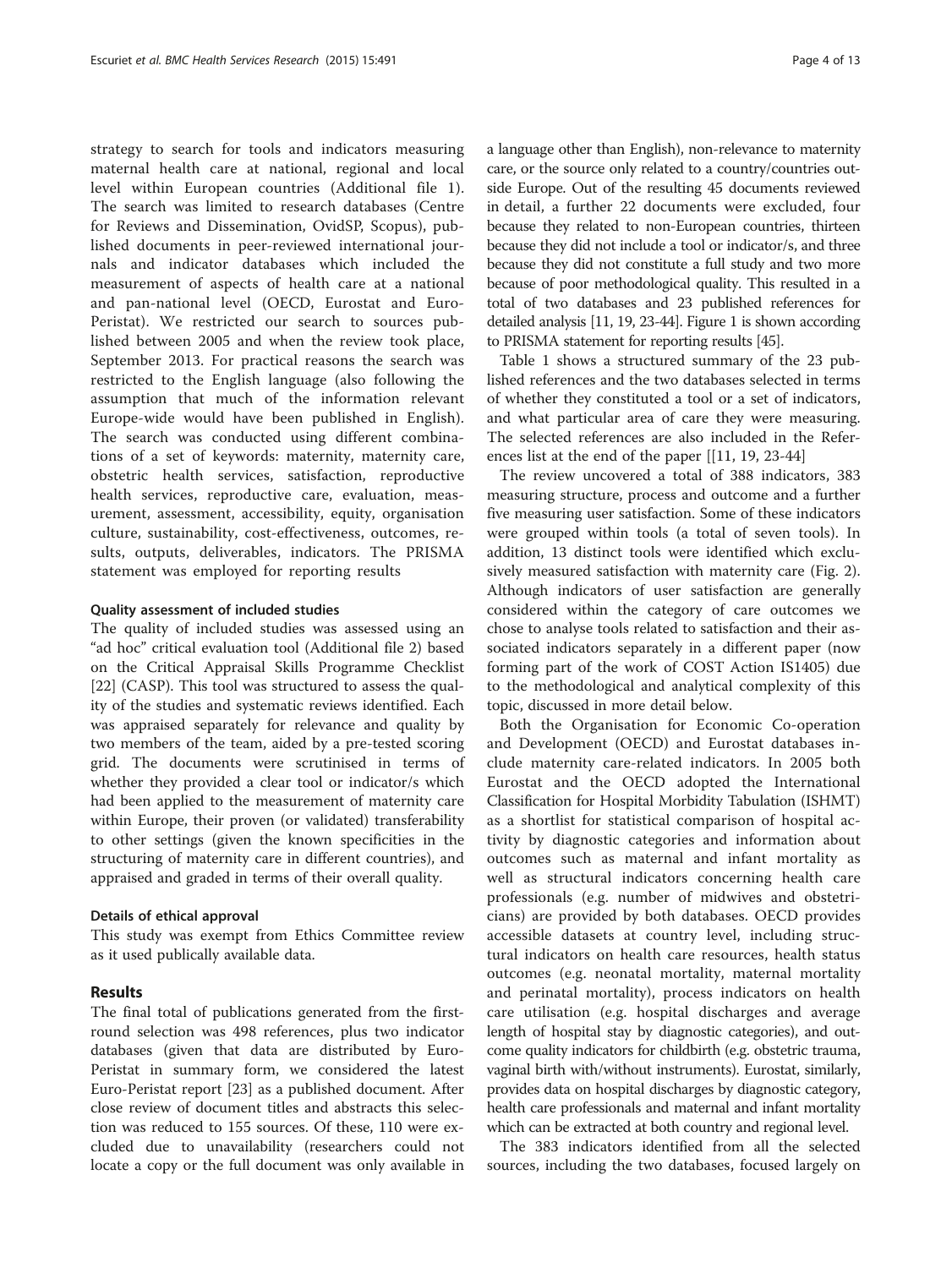<span id="page-4-0"></span>

process and outcomes in maternity care (a total of 297 indicators); structure indicators were least represented (Table [2\)](#page-6-0). Intrapartum care was found to be the aspect of maternity care assessed most often through both process and outcome indicators, while the postnatal and neonatal care of mother and baby were the areas least appraised. A large number of process indicators relating to antenatal care were also identified. Within the two international indicator databases (OECD and Eurostat), the systematic collection of process and outcome indicators reflected elements of the standard administrative procedures for monitoring care in the various countries included.

Caesarean Section rate (CR) was found to be the most commonly measured event, followed by the type of instrument employed (vaginal birth), and postnatal maternal complications (Table [3\)](#page-7-0). Maternal morbidity was found to be the most frequently applied indicator regarding fatal/undesirable outcome (not shown in table).

Some variability was identified in indicators ostensibly measuring the same intervention, highlighting the difficulties of cross-site comparison in maternity care. For example in the measurement of perineal damage, sources varied in their definition of ranges related to the severity of damage; in the measurement of labour induction, the definition of this intervention was also found to vary widely.

#### General tools

The 20 tools identified fell into two categories, seven general tools which used quality indicators to monitor and compare maternity care provision, largely drawing on data from hospital level, and thirteen formulated solely to appraise user satisfaction with services. The aims and foci of the general tools identified are summarised in Table [4.](#page-7-0) Very few of the tools were found to be measuring normal birth or positive birth outcomes.

The Delphi method, an iterative process using several rounds of data collection and analysis to generate group consensus [\[39](#page-11-0), [46\]](#page-11-0) emerged as a common approach for developing tools for maternity care measurement; three of the seven general tools were generated using a version of the Delphi approach. The multi-disciplinary nature of the stakeholder groups involved in developing tools through this method varied, however. In all cases obstetricians as well as other technicians such as paediatricians and anaesthetists participated in the tool development. Midwives were only included in the development of two of the tools, while service users were included in one [[47\]](#page-11-0).

## Tools measuring satisfaction

Of the 13 tools found to be measuring user satisfaction one was a comparative review of existing satisfaction measures, which identified nine questionnaires and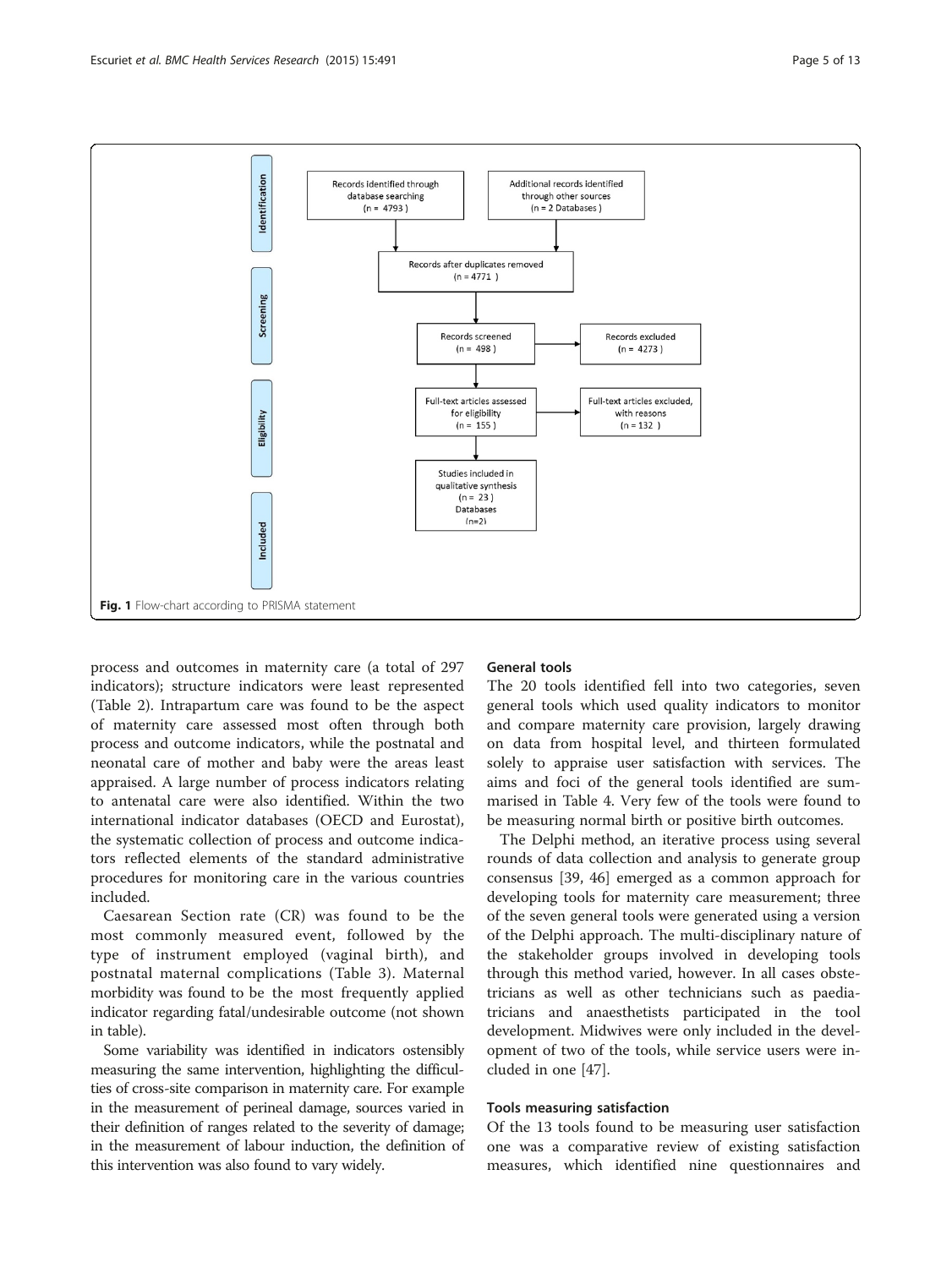<span id="page-5-0"></span>

|                                                      | Tool                 | Set Of<br>Indicators | Structure |                              |                                            | Process           |                     |                   |                  | Outcome           |                     |                   |                  |                         |
|------------------------------------------------------|----------------------|----------------------|-----------|------------------------------|--------------------------------------------|-------------------|---------------------|-------------------|------------------|-------------------|---------------------|-------------------|------------------|-------------------------|
|                                                      |                      |                      | Material  | Human<br>resources resources | Models of<br>maternity and<br>organisation | Antenatal<br>care | Intrapartum<br>care | Postnatal<br>care | Neonatal<br>care | Antenatal<br>care | Intrapartum<br>care | Postnatal<br>care | Neonatal<br>care | Women's<br>satisfaction |
| Aniuliene R. et al, [24]                             |                      | $\sqrt{ }$           |           |                              |                                            |                   |                     |                   |                  |                   |                     |                   |                  |                         |
| Boulkedid R. et ol, [25]                             | $\sqrt{}$            |                      |           |                              |                                            |                   |                     |                   |                  |                   |                     |                   |                  |                         |
| Bruin-Kooistra M [26]                                |                      |                      |           |                              |                                            |                   |                     |                   |                  |                   |                     |                   |                  |                         |
| Chappel LCetaf, [27]                                 |                      |                      |           |                              |                                            |                   |                     |                   |                  |                   |                     |                   |                  |                         |
| Devane D. et ol, [7]                                 |                      |                      |           |                              |                                            |                   |                     |                   |                  |                   |                     |                   |                  |                         |
| Euro-Pehstat Project with<br>SCPE and Euro cat, [23] |                      |                      |           |                              |                                            |                   |                     |                   |                  |                   |                     |                   |                  |                         |
| Eurostat. Database [28]                              |                      |                      |           |                              |                                            |                   |                     |                   |                  |                   |                     |                   |                  |                         |
| Faisel H. et at, [29]                                | $\sqrt{}$            |                      |           |                              |                                            |                   |                     |                   |                  |                   |                     |                   |                  |                         |
| Hollins-Martin C. et al,<br>$[30]$                   | $\sqrt{}$            |                      |           |                              |                                            |                   |                     |                   |                  |                   |                     |                   |                  |                         |
| Knight H E. etal, [31]                               |                      |                      |           |                              |                                            |                   |                     |                   |                  |                   |                     |                   |                  |                         |
| Murray SF. et al, [32]                               | $\sqrt{ }$           |                      |           |                              |                                            |                   |                     |                   |                  |                   |                     |                   |                  |                         |
| Nuti S. etal, [33]                                   |                      |                      |           |                              |                                            |                   |                     |                   |                  |                   |                     |                   |                  |                         |
| OECD. Database [34]                                  |                      |                      |           |                              |                                            |                   |                     |                   |                  |                   |                     |                   |                  |                         |
| Overgaord C at ol, [35]                              | $\sqrt{ }$           |                      |           |                              |                                            |                   |                     |                   |                  |                   |                     |                   |                  |                         |
| Parkhurst JO. et al, [36]                            |                      |                      |           |                              |                                            |                   |                     |                   |                  |                   |                     |                   |                  |                         |
| Roosmalen J. et al, [37]                             |                      |                      |           |                              |                                            |                   |                     |                   |                  |                   |                     |                   |                  |                         |
| Rudman A et al, [38]                                 | $\sqrt{}$            |                      |           |                              |                                            |                   |                     |                   |                  |                   |                     |                   |                  |                         |
| Sawyer A. et al, [39]                                | $\sqrt{9}$<br>tools) |                      |           |                              |                                            |                   |                     |                   |                  |                   |                     |                   |                  |                         |
| Sheridan M. et al, [11]                              | $\sqrt{}$            |                      |           |                              |                                            |                   |                     |                   |                  |                   |                     |                   |                  |                         |
| Sibanda T. et al, [19]                               |                      |                      |           |                              |                                            |                   |                     |                   |                  |                   |                     |                   |                  |                         |
| Tucker J. et al, [40]                                |                      |                      |           |                              |                                            |                   |                     |                   |                  |                   |                     |                   |                  |                         |
| Turner M. J. [41]                                    |                      |                      |           |                              |                                            |                   |                     |                   |                  |                   |                     |                   |                  |                         |
| Voerman G. £ et al, [42]                             | $\sqrt{ }$           |                      |           |                              |                                            |                   |                     |                   |                  |                   |                     |                   |                  |                         |
| WHO Europe. Making<br>pregnancy safer, [43]          | $\sqrt{}$            |                      |           |                              |                                            |                   |                     |                   |                  |                   |                     |                   |                  |                         |
| Wiegers TA, [44]                                     | $\sqrt{ }$           |                      |           |                              |                                            |                   |                     |                   |                  |                   |                     |                   |                  |                         |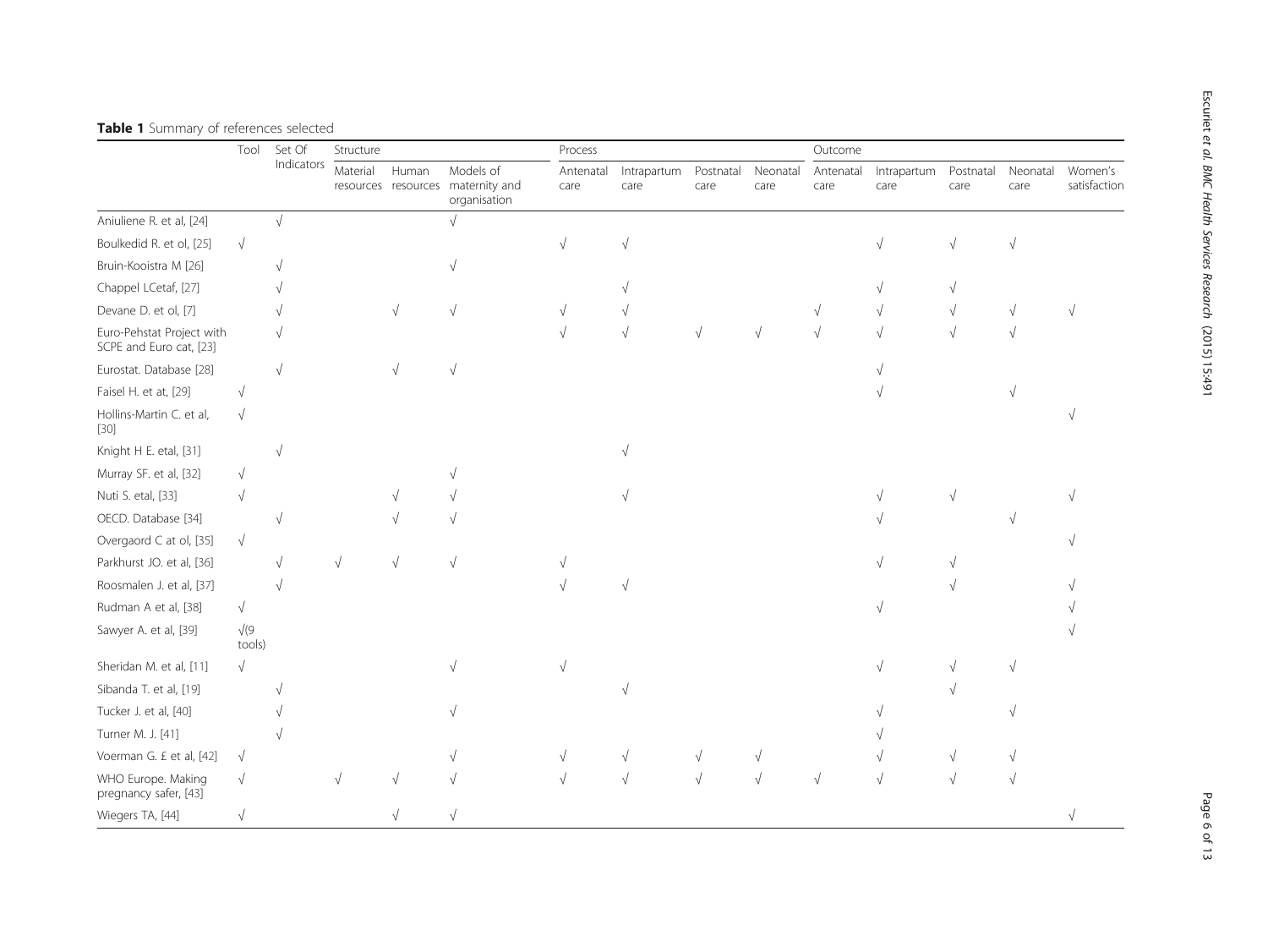<span id="page-6-0"></span>

concluded that despite continuing interest in this area, few validated indicators exist for measuring satisfaction with care during labour and birth [\[39](#page-11-0), [48](#page-12-0)]. While not all content of the tools for measuring satisfaction could readily be classified as indicators, the measures identified can be usefully classified into two areas: satisfaction with care and satisfaction with service provision (Table [4\)](#page-7-0).

### **Discussion**

The review aimed to critically examine existing published literature on the tools and indicators being used

**Table 2** Typology of indicators identified

| Type of indicators                        | Number of indicators |
|-------------------------------------------|----------------------|
| Structure                                 |                      |
| Human resources                           | 9                    |
| Models of maternity care and organisation | 77                   |
| Process                                   |                      |
| Antenatal care                            | 45                   |
| Intrapartum care                          | 67                   |
| Postnatal care                            | 5                    |
| Neonatal care                             | 16                   |
| Outcomes                                  |                      |
| Antenatal care                            | 12                   |
| Intrapartum care                          | 99                   |
| Postnatal care                            | 16                   |
| Neonatal                                  | 37                   |
| Satisfaction                              |                      |
| Tools                                     | 13                   |
| Indicators                                | 5                    |

to measure the performance of maternity care within Europe. Findings emerged regarding a range of issues, including the focus of current forms of appraisal, whereby normal birth, non-intervention more generally and positive outcomes are rarely measured, the lack of consensus regarding optimal care and its measurement, and methodological and systemic issues related to indicator development and registration.

#### Focus on the clinical aspects of intrapartum care

A dominant focus on the measurement of intrapartum care was identified. Most indicators were clinically focused, while the postnatal care of the mother was found to be the area least measured. This finding underlines existing concern about the limited monitoring of the quality of postpartum care [[49-51\]](#page-12-0). It must also be recognised that despite the comprehensive measurement of technical interventions identified, many of these may have been unnecessary [\[16\]](#page-11-0).

Table [3](#page-7-0) reveals the predominance of CR as an overall indicator; this indicator was present in all of the tools devised to monitor and compare maternity care, and its comprehensive application highlights the perceived value of measuring CR in comparing performance both within and across hospitals. Some discussion emerged in the literature reviewed regarding the application of this indicator, however. One source highlighted the importance of measuring the CR rates of particular institutions and comparing these with the 'normal' range of elective and emergency caesareans; hospitals found to be above the normal range might need to review pre-labour obstetric practices, for example. Approaches were identified in some sources whereby CRs were disaggregated in relation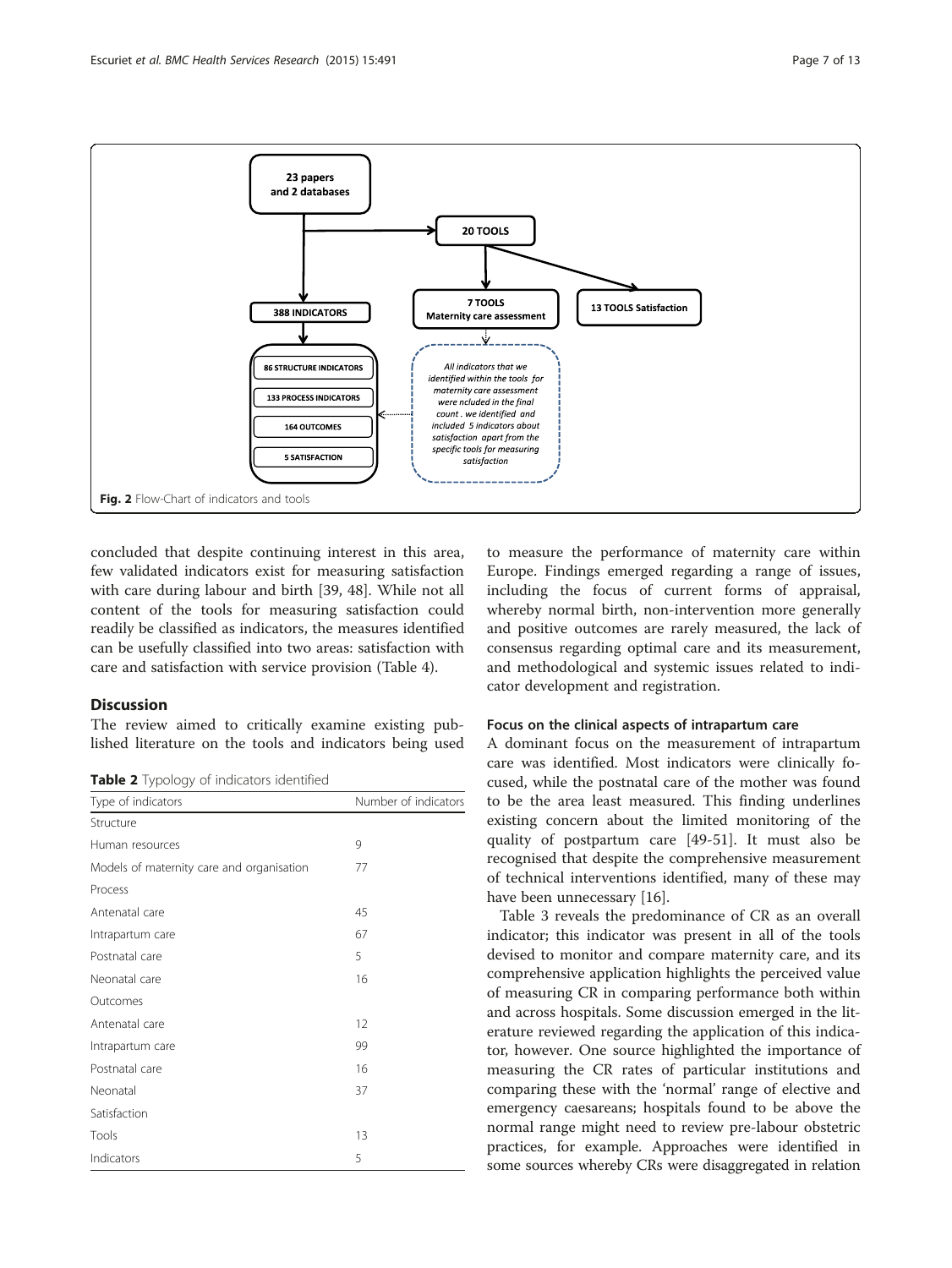<span id="page-7-0"></span>Table 3 The 10 most frequently measured events

| Classification | Measured events                                                    | Type    |
|----------------|--------------------------------------------------------------------|---------|
|                | Caesarean section                                                  | Outcome |
| 2              | Vaginal delivery with instrument<br>(type of instrument)           | Outcome |
| Β              | Maternal complications postnatal                                   | Outcome |
| $\overline{4}$ | Perineal tears                                                     | Outcome |
| 5              | Method of infant feeding                                           | Process |
| 6              | Induction augmentation labour                                      | Process |
|                | Vaginal delivery without instruments<br>(may include normal birth) | Outcome |
| 8              | Apgar                                                              | Outcome |
| 9              | Other NN complicatons                                              | Outcome |
| 10             | Mode onset labour                                                  | Process |

to a core indicator of total CR, such as rates of caesarean section before/after onset of labour [\[52\]](#page-12-0) and proportions of elective and emergency caesarean section [[53](#page-12-0)] providing more meaningful information about the performance of the system, including decisions associated with the use of caesarean section and their outcomes. Since the initial review was conducted a new approach has emerged from

Table 4 Areas of user satisfaction presented in identified tools

| Satisfaction aspects                                                             |  |
|----------------------------------------------------------------------------------|--|
| Satisfaction with care                                                           |  |
| Antenatal care                                                                   |  |
| Before labour                                                                    |  |
| Labour and birth care                                                            |  |
| Couples' perceptions of care during labour and birth                             |  |
| Different types of birth                                                         |  |
| Caesarean section under regional anaesthesia                                     |  |
| Safety of practice and care                                                      |  |
| Care procedures                                                                  |  |
| Perceived reality of care and subjective importance of each item                 |  |
| Postnatal care                                                                   |  |
| Women's perceptions of interpersonal care                                        |  |
| Information and decision making                                                  |  |
| Provided education                                                               |  |
| Satisfaction with service provision                                              |  |
| Physical birth environment                                                       |  |
| Antenatal care by Midwife, General Practitioner and Gynaecologist                |  |
| Care during ultrasound                                                           |  |
| Hospital stay                                                                    |  |
| Postpartum care by Midwife, General Practitioner and Maternity Care<br>Assistant |  |
| Neonatal screening                                                               |  |
| Overall pathaway of care                                                         |  |
|                                                                                  |  |

the World Health Organisation (WHO) to measure CR at hospital level, based on Robson classification [\[54\]](#page-12-0).

## Importance of case mix analysis and limited disaggregated analysis of low-risk women

The importance of nuanced understanding of the particular contexts in which interventions take place, and in particular the various sub-groups of users to whom care is offered, was similarly highlighted. It was argued, for example, that knowledge of the case mix in different settings is essential to the full understanding of any indicators [\[3\]](#page-11-0). Only two of the seven tools identified attempted to directly address this problem, however. In one tool a homogenous group of 'standard primaparae' (a typology of low-risk women) was defined in order for indicators in relation to these users to be compared across sites; in another the examination of CR rates both before and during labour included a disaggregated sub-sample of low-risk women to enhance understanding of this measurement [[53](#page-12-0)].

The non-inclusion of the specific, care pathway (process and outcome indicators) of low-risk women in most of the general tools identified is, indeed, striking. As noted above, it has been proposed that disaggregated indicator sets should be used to represent the most important risk and client groups and the most essential interventions (be these preventive, curative or caring) for these groups [\[15](#page-11-0)]. Low-risk women can be deemed both a key risk and client group for monitoring care, not least due to their numerical predominance on a national level, in addition to other high risk user groups which may inevitably require a greater level of technical intervention, including caesarean section. Tracking the care of low-risk women requires particular tailored indicators throughout pregnancy and intrapartum and post-partum, including an indicator for normal, physiological birth (non-intervention); such measurement was found to be lacking.

## Limited measurement of non-intervention and optimal outcomes and systemic implications

Birth requiring no instrumental intervention was only found to be readily measurable through the application of one of the seven general tools identified. Only through the combined analysis of two indicators presented in this tool ('delivery was vaginal, not caesarean section' and 'delivery occurred without instruments') would it be possible to define the occurrence of noninstrumental vaginal births [[55\]](#page-12-0). In terms of overall indicators, however, vaginal birth (no instruments) was common (see Table 3).

Moreover, it emerged that apart from this measurement, few of the total 388 indicators identified were found to be appraising optimal or positive outcomes more generally (excluding satisfaction, which is examined separately, below). Six of the seven tools were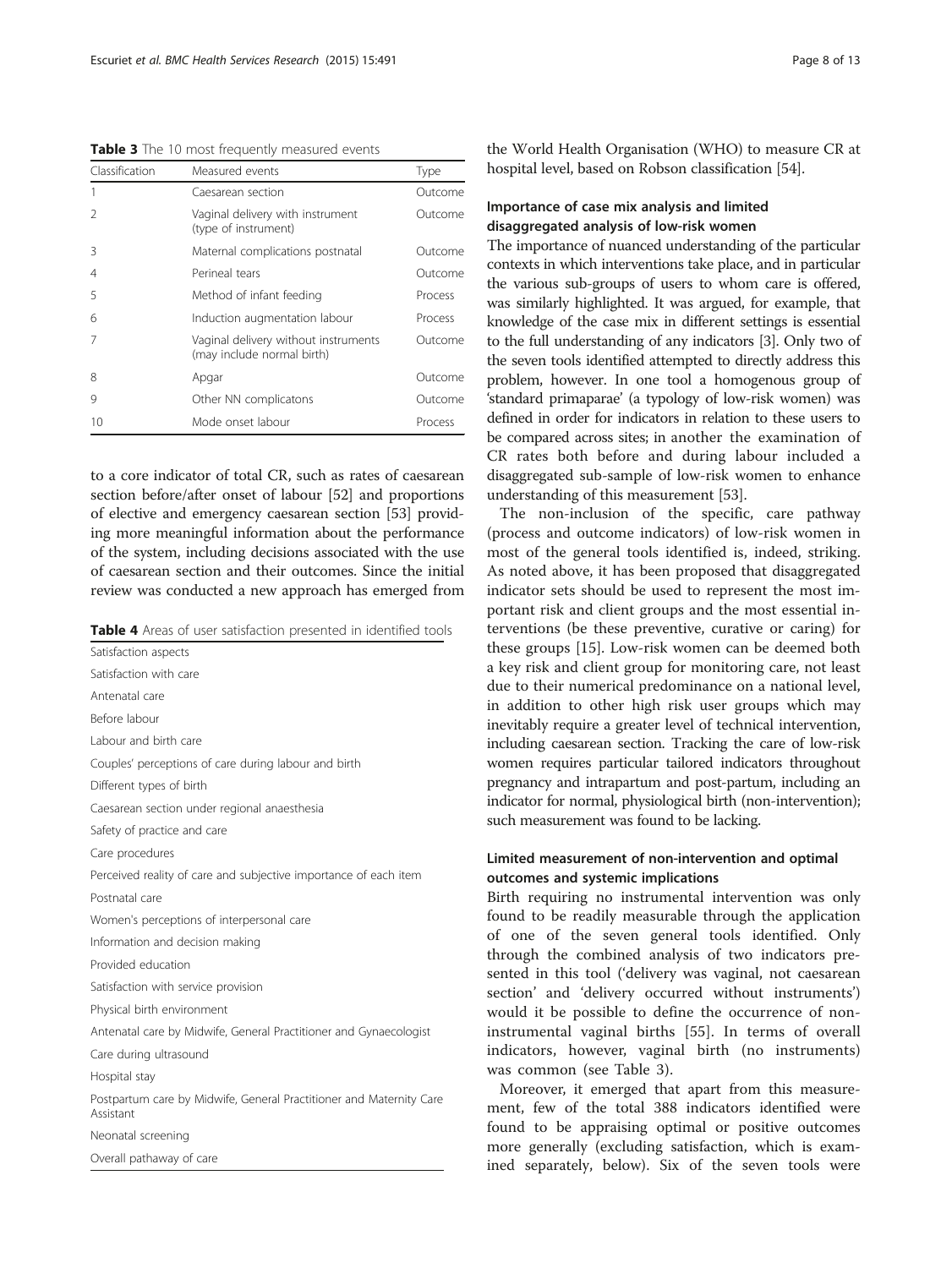found to capture certain positive outcomes, but with a particular focus on the condition of the perineum (degree of tears/whether intact) and breastfeeding (early initiation/ continuation/support).

It has been argued that one of the criteria for selecting quality indicators in terms of importance and relevance is whether they clarify consensus on the objectives of a system/organisation. The overwhelming focus on technical, clinical interventions amongst the indicators and tools identified suggests that either the objectives of the system/organisation are to provide technical intervention, or current quality indicators are failing to clarify consensus regarding the overall philosophy and objectives of care; key elements of the system are not yet being captured comprehensively.

A focus on adverse outcomes in maternal care appraisal, and the lack of appropriate measurements for monitoring non-intervention during pregnancy and birth in low-risk cases and in the absence of complications has been highlighted in previous reviews [\[6](#page-11-0), [7, 12](#page-11-0)]. Similarly, the current review identified an emphasis on technical aspects of care rather than a consideration of the systematic measurement of different and varying care processes which may contribute to the mode of birth. This is despite the fact that it has been recognised for some time that the complex inter-relationship between separate elements of care are crucial to outcome [[56, 57](#page-12-0)]. Moreover, the links between care processes and outcomes related to physiological birth and any mix of indicators related to optimal outcomes was also found to be lacking. Findings of the current review therefore confirm the need identified by previous authors [\[11](#page-11-0), [12](#page-11-0)] for the measurement of factors that contribute to well-being and positive health outcomes, but not only in the area of intrapartum care but across the spectrum of maternity care, including postpartum processes.

Feasibility and the need to focus on the most measurable data as opposed to what might be the most effective/interesting information was an issue which emerged from the literature [[41,](#page-11-0) [58-60](#page-12-0)], raising the question as to whether normal birth is not being measured due to the difficulties involved in generating consensus and effective tools and indicators for monitoring this mode of birth. At the same time, Chappell et al. [[59\]](#page-12-0) made a persuasive case for the development of 'aspirational' indicators related to normal or unassisted birth through wider consultation and representation, challenging the argument that certain indicators are problematic to collect. Indeed, it has been argued that the indicators which are made available are closely tied to the objectives and philosophy of the organisation in question, not merely attributable to the availability of data.

## Factors influencing the focus of maternity care measurement

Both the professional context and the national or local maternal healthcare models from which care measurement strategies emerge inevitably condition the focus of maternity care appraisal. The construction of indicators is known to depend upon who designs and manages the measurement process, their understanding of the philosophy and objectives of the care system in question, what the aims of this exercise are, and what decisions will be taken as a consequence of the findings [\[18](#page-11-0)]. While maternity care is usually provided by a range of professionals from different disciplines whose philosophy of maternity care may range from pathology to normality, and whose definition/s of quality service provision and approaches to measuring this may differ accordingly, current measures are predominantly clinical.

## Lack of consensus regarding optimal indicator trajectories and targets

The possible impact of differing perceptions regarding overall philosophy of care and associated assessment of services is reflected in the variability of the tools and indicators reviewed, which exposes the challenge of developing a systematic, transferrable approach of appraisal across different sites. For example, it is difficult to make meaning or practical use of indicators if they are 'standalone', without a clearly identified target value or indicator direction identified, yet this is a subjective issue. In one of the selected references where a tool for monitoring quality of care was presented, the stated unwanted direction of rate change for epidural analgesia use amongst women who delivered vaginally was 'decrease' [[41\]](#page-11-0) viewing the rise of interventions as favourable is a debatable objective. This problem is exacerbated by the fact that, as noted in several of the sources scrutinised, there is no consensus about what constitutes good, or optimal care, and therefore no agreed criteria against which progress should be measured in relation to these categories [\[43](#page-11-0)].

In some of the literature reviewed it was described how targets and thresholds are a complicated aspect of performance monitoring, requiring national and international development and should ideally reflect universally accepted standards [\[19\]](#page-11-0). The issue of consensus is central here. At a local level, the Delphi approach is understood by some authors as a popular, successful method for defining a set of indicators (tools) as it enables individuals in various locations and with different areas of expertise to be included anonymously, often without a physical meeting, which prevents the views of a minority from dominating the group [[25](#page-11-0)]. However, as already noted, the current review found the involvement of non-clinicians in the delineation of tools through the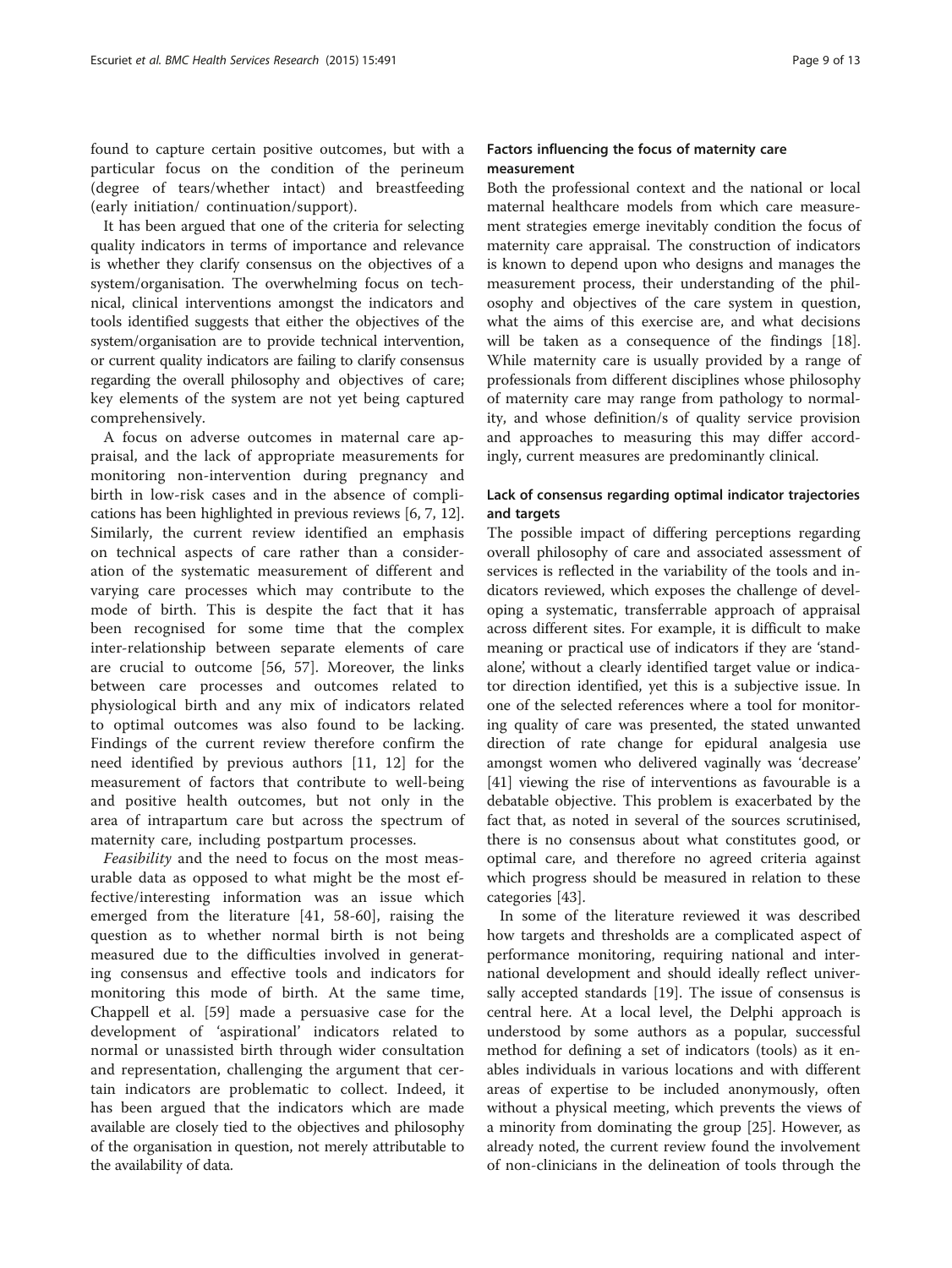Delphi method to be rare, and it is recommended that the development of data sets includes the involvement of clinically-based health care professionals, maternity health care researchers as well as users of maternal health services [[4\]](#page-11-0).

#### Debatable value of rare events as an indicator

Maternal morbidity and maternal and perinatal mortality rates were validated indicators frequently included in the tools reviewed. The limitations of using such rare events as indicators in developed country settings have been observed, and it has been argued that these measurements lack sensitivity for assessing obstetrical care and, particularly in the case of mortality, such events can be uncontrollable and uncertain, regardless of health intervention [[11](#page-11-0)]. Alternatively, it has also been argued that rare and significant events (adverse outcomes) can provide an important starting point for in-depth studies aimed at understanding key issues relating to the care system [[3\]](#page-11-0). The focus of current measurements of maternity care on rare, adverse events yet the neglect of "normality" and optimal outcomes is, nonetheless, a marked contrast.

### Measuring satisfaction as an indicator

Satisfaction is a complex element of maternity care to measure. Studies have shown that in some cases women were satisfied with care even if this does not meet their previous expectations, for example [[61\]](#page-12-0). Two discrete areas of satisfaction emerged from the literature included in this review: one relating to women's perceptions of the care they received and the other associated with the structure of services, such as the care pathway during the course of pregnancy (Table [4\)](#page-7-0). However, the full findings of the review process related to satisfaction will be analysed in a separate paper, as certain publications emerged from the original literature searches which did not explicitly fit the requirements of the present review (and hence were not included for detailed analysis) but nonetheless provided important, alternative methods for assessing the impact and outcomes of care provision as expressed by women. One tool not included in this current review, for instance, explored women's perceptions of outcomes and quality of life over an extended period following birth [[62\]](#page-12-0), an approach which has important implications for care provision.

## Transferability of tools

We considered a tool to be transferable when the tool containing indicators was well defined and could be replicable in other settings, in other words the same item could be measured in the same way in another (indeed any) setting. Using transferable tools or indicators may help for comparing different settings or organisations

and could contribute to the identification of areas requiring improvement. Many of the indicators and tools identified can readily be used at different levels of service provision, to measure the activity of individuals or teams of clinicians, at maternity unit or birth centre level, or at the level of hospital site. They could equally be applied and aggregated, including at national or intercountry level, to provide comparison. While non-European countries were excluded from the review as our aim was to examine tools being used to measure maternity care in European countries, much may be learned from adapting and piloting tools across different contexts. For example, our review elicited a tool, the Optimality Index, which was elaborated in the Netherlands [[63\]](#page-12-0), and adapted elsewhere, including the US, and subsequently transferred from there to the UK, for example. This tool provides an innovative method of focusing on the positive side of each indicator, instead of the negative side, combining results into an overall index. It should be noted, however, that all of the tools identified depend on standard administrative procedures regarding registration data and are only as effective as the administration system in operation. In some settings 'deviant' registration tendencies have been identified whereby certain interventions that are routinely performed are not registered (e.g. artificial amniotomy, the use of certain medication to stimulate the normal process of labour) or no data are registered in a situation when no technical procedure/intervention has been performed [\[64](#page-12-0)].

## Limitations of the study

The study was limited to countries within Europe. We are aware that there may be a wealth of unpublished literature on the topic examined, there may also be tools and indicators with great potential which have not yet been applied, and that, further, within certain European countries there may exist databases with a range of indicators and tools for measuring and comparing maternity service performance and quality within the national health system at different levels (e.g. Healthcare Commission UK, 2007) which may be transferable to other settings. However, for practical reasons, beyond examining the international databases already mentioned which are relevant Europewide, we narrowed our focus to internationally published, peer-reviewed literature available in English.

#### Conclusions

The ways in which maternity and other forms of health care provision are measured are inevitably conditioned by whoever is designing and conducting this appraisal, what the aims of this activity are, and what types of decisions will be taken as a consequence [[18\]](#page-11-0). Both the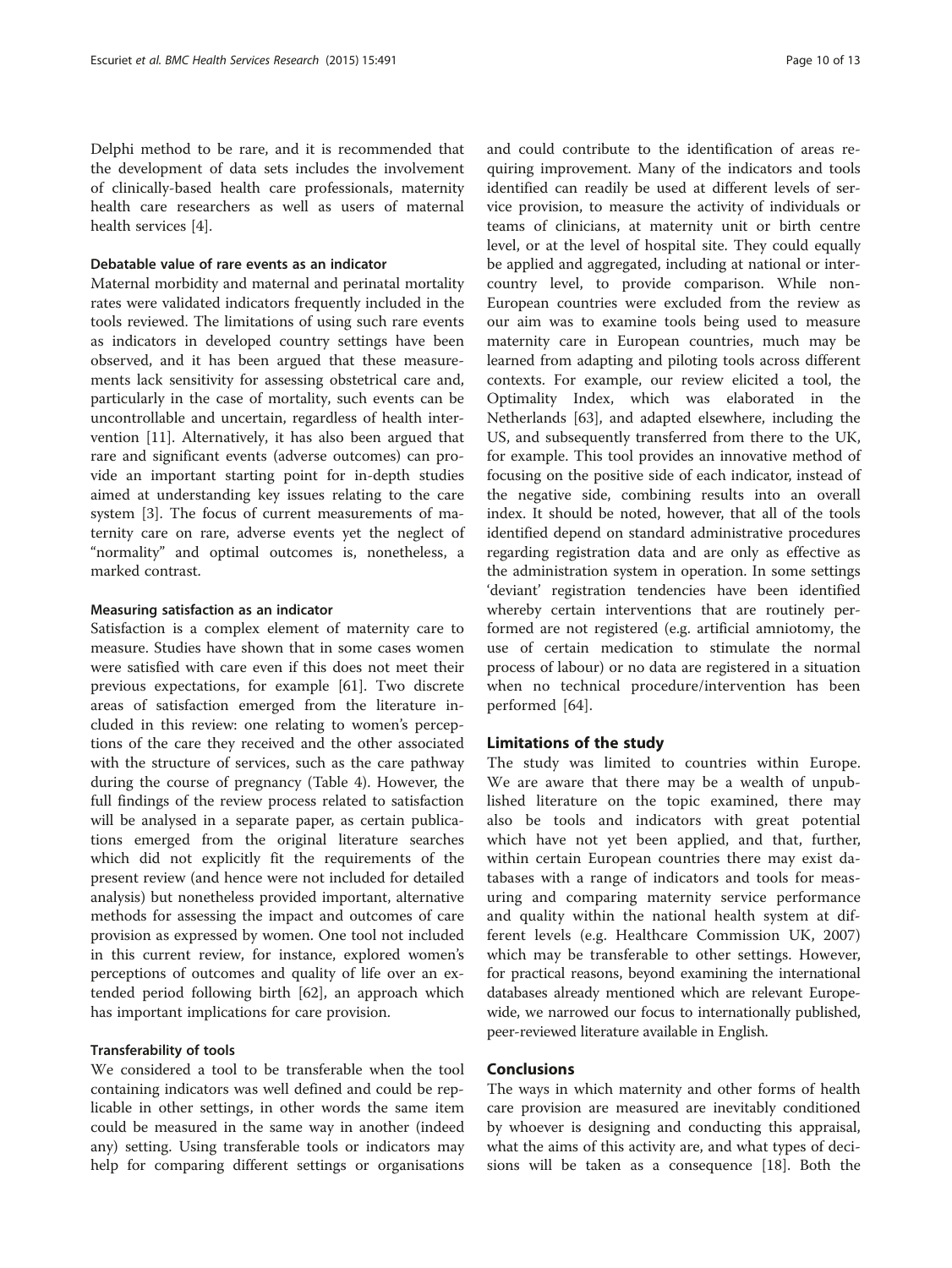<span id="page-10-0"></span>scope and focus of measurement can be linked to the overall philosophy of care of those planning and managing health services, what these stakeholders seek to find and monitor, and, indeed, what they are concerned with changing. The review identified an emphasis on technical aspects of maternity, particularly intrapartum care in Europe, rather than a consideration of the systematic or comprehensive measurement of care processes contributing to non-intervention and physiological (normal) birth. It was also found that the links between care processes and outcomes related to a normal mode of birth are not being measured.

It has been argued that one of the criteria for selecting quality indicators is whether they clarify agreement on the objectives of a system/organisation. The current focus of tools and indicators suggests that either the objectives of maternity care are predominantly technical (as opposed to the avoidance of unnecessary technical intervention), or current quality indicators are failing to capture key elements of maternal and newborn care comprehensively [\[13](#page-11-0)]. Normal birth is just one area identified which is not being systematically measured. Given that less attention has been given to the measurement of factors that contribute to well-being and positive health outcomes we identified the need for new quality indicators aimed at measuring non-intervention, optimal outcomes, and the possible relationships between different areas, based on the reality that the majority of births are low-risk and should require little technical intervention. This development would counter the existing focus and contribute to a 'balanced scorecard' approach [\[3](#page-11-0)] to providing varied yet complementary insight into the overall system of care, with indicators measuring important yet diverse aspects.

As well as the comprehensive measurement of physiological birth with no technical intervention, disaggregated by various risk groups, possible topic areas for new indicators could include the communication and overall support women and their families receive during and after birth, women's satisfaction with services, postnatal well-being of both mother and child, and the strengthening of women's capability to mother their babies. Aspects of post-partum care would be integrated within the indicator set, in recognition of the importance of a health continuum for mother and child. The collection of such data might be methodologically challenging for systems conventionally more focused on quantitative measurement, but would significantly enlarge understanding of the performance of maternity care.

The recommended approach could not only improve current measurement and management of maternity care, but also contribute to the broader consideration of maternity as a normal life event and not a condition which inherently requires medical intervention. As

there is no apparent cross-stakeholder consensus about what constitutes good, or optimal maternity care (as evidenced by current indicators and tools for measurement), agreeing criteria against which progress should be measured in relation to the vearious categories may be problematic. Any attempt to transform existing measures and incorporate new indicators in order to bridge identified gaps would require wide-ranging consultation and representation to achieve consensus. It would be advisable for any such initiative to involve representatives of a range of stakeholder groups, including midwives and service users.

Finally, differing ideas about the philosophy of maternity care highlights the concomitant challenges of effecting change. Any new indicators defined would need to be included in standard registration processes, a procedure which is likely to pose its own institutional challenges and would need to be championed by policy-makers.

#### Additional files

[Additional file 1:](dx.doi.org/10.1186/s12913-015-1151-2) Search string. (PDF 168 kb) [Additional file 2:](dx.doi.org/10.1186/s12913-015-1151-2) Critical evaluation tool. (PDF 378 kb)

#### Competing interests

There were no competing interests in the preparation of this paper.

#### Authors' contribution

MS, AL, LF, KB and JW conceived the idea behind the paper; RE and JW conducted the bibliographic searches; RE, JW, KB, LF, AL, FL and CL critically reviewed the literature, RE and JW produced the first draft, MS, AL, LF, KB, CL and EvT provided critical input to all drafts, RE and JW finalised the work. All authors agreed the final manuscript.

#### Acknowledgements

This paper is part of the COST Action IS0907, 'Childbirth Cultures, Concerns and Consequences: Creating a dynamic EU framework for optimal maternity care'. The Action aimed to advance scientific knowledge about ways of providing optimum maternity care provision and outcomes for mothers, babies and families across Europe (see [http://www.cost.eu/COST\\_Actions/](http://www.cost.eu/COST_Actions/isch/Actions/IS0907) [isch/Actions/IS0907](http://www.cost.eu/COST_Actions/isch/Actions/IS0907).)

This paper contributes to COST Action IS1405, 'Building Intrapartum Research Through Health - an interdisciplinary whole system approach to understanding and contextualising physiological labour and birth (BIRTH) Thanks to all COST colleagues who contributed to the development of this paper. Special thanks to Professor Soo Downe of the University of Central Lancashire and Chair of COST Action IS0907 for her support. AL thanks the Bern University of Applied Sciences for their support in attending the meetings of the COST Action (June 2010 – June 2013).

#### Author details

<sup>1</sup>Directorate-General for Health Planning and Research, Ministry of Health of the Government of Catalonia, Barcelona, Spain. <sup>2</sup>Department of Experimental and Health Sciences, Universitat Pompeu Fabra, Barcelona, Spain. <sup>3</sup>Centre for Research in Anthropology/Centro em Rede de Investigação em Antropologia (CRIA-IUL, Lisbon, Portugal. <sup>4</sup> Department of Health and Social Sciences, University of the West of England, Bristol, UK.<sup>5</sup>Nursing and Midwifery research unit, University hospital Brussels, Vrije universiteit Brussel, Brussel, Belgium. <sup>6</sup>Department of Health Services Research, The University of Liverpool, Liverpool, UK. <sup>7</sup>Departamento de Enfermería. Facultad de Enfermería, Fisioterapia y Podología, Universidad de Sevilla, Sevilla, Spain. <sup>8</sup>Zurich University of Applied Sciences, School of Health Professions, Institute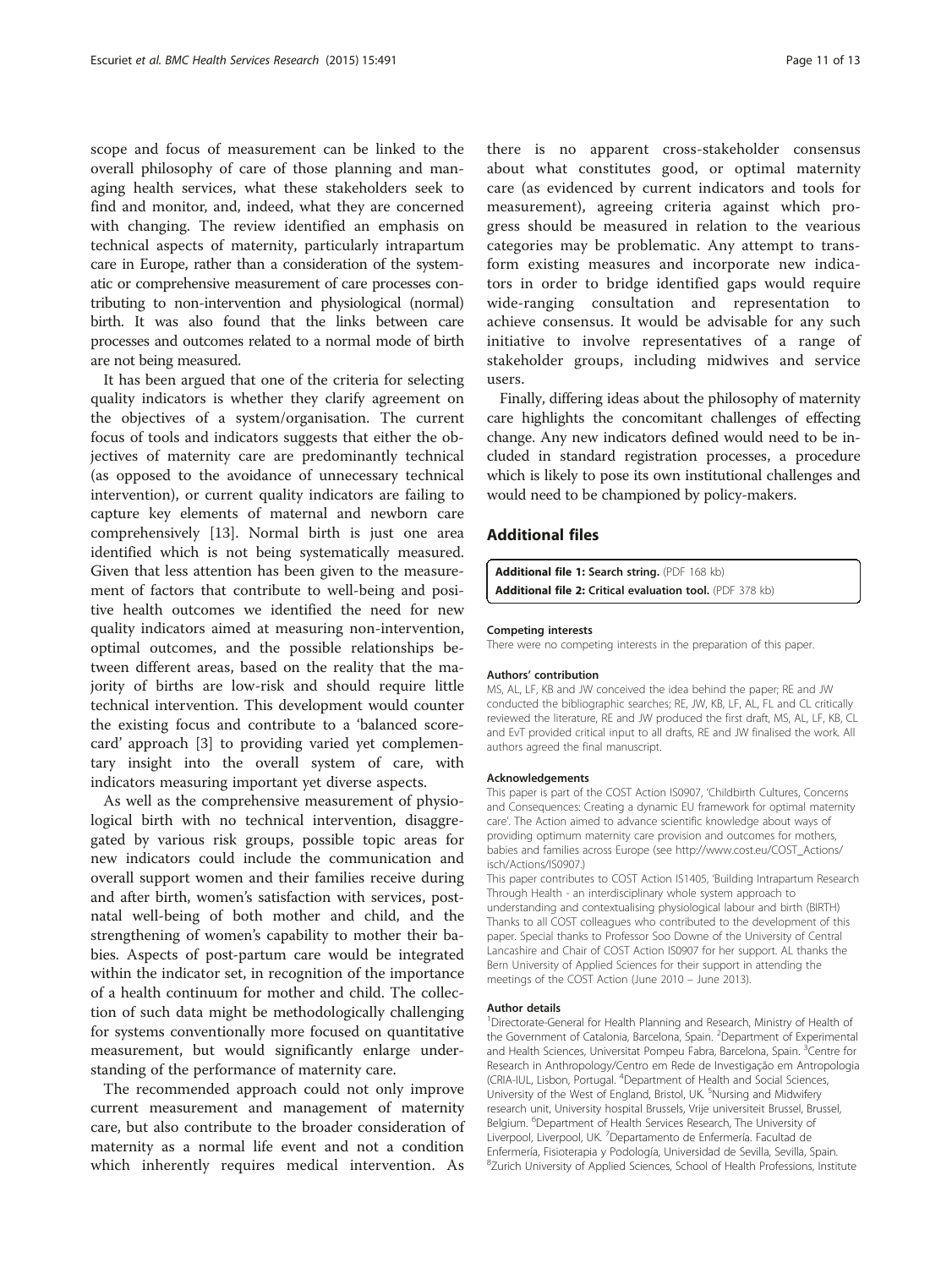<span id="page-11-0"></span>of Midwifery, Zurich, Switzerland. <sup>9</sup>Women's Clinic, Spital STS AG, Thun, Switzerland. <sup>10</sup>Maternal Fetal and Infant Research Centre, University of Ulster, Coleraine, UK. 11Centre for Midwifery, Maternal & Perinatal Health Bournemouth University, Bournemouth, UK.

#### Received: 20 January 2015 Accepted: 22 October 2015 Published online: 02 November 2015

#### References

- 1. Donabedian A. Explorations in Quality Assessment and Monitoring Vol. 1. The Definition of Quality and Approaches to Its Assessment. Michigan: Health Administration Press; 1980.
- 2. Mainz J. Defining and classifying clinical indicators for quality improvement. Int J Qual Health Care. 2003;15:523–30.
- 3. Pencheon D. The good indicators guide: understanding how to use and choose indicators. London: Association of Public Health Observatories & NHS Institute for Innovation and Improvement; 2008.
- 4. Smith V. Salutogenically focused outcomes in systematic reviews of intrapartum interventions: A systematic review of systematic reviews. Midwifery. 2013;30(4):e151–6. http://dx.doi.org[/10.1016/j.midw.2013.11.002.](http://dx.doi.org/10.1016/j.midw.2013.11.002)
- 5. Memorandum of Understanding. In: COST Action 907. Childbirth Cultures, Concerns, and Consequences: Creating a dynamic EU framework for optimal maternity care. 2012. [http://www.cost.eu/COST\\_Actions/isch/IS0907](http://www.cost.eu/COST_Actions/isch/IS0907). Accessed 20 September 2015
- 6. Murphy PA, Fullerton JT. Measuring outcomes of maternity care: development of an instrument to assess optimality. J Midwifery Womens Health. 2001;46(5):274–84.
- 7. Devane D, Begley CM, Clarke M, OBoyle C. Evaluating Maternity Care: A core set of outcome measures. Birth. 2007;34(2):164–72.
- 8. EURO-PERISTAT Project with SCPE and EUROCAT. European Perinatal Health Report. Brussels: The Health and care of pregnant women and babies in Europe in 2010; 2013.
- Zeitlin J, Wildman K, Breart G, Alexander S, Barros H, Blondel B, et al. Selecting an indicator set for monitoring and evaluating perinatal health in Europe: criteria, methods and results from the PERISTAT project. Eur J Obstet Gynecol Reprod Biol. 2003;111:S5–S14.
- 10. Lack N, Zeitlin J, Krebs L, Künzel W, Alexander S. Methodological difficulties in the comparison of indicators of perinatal health across Europe. Eur J Obstet Gynecol Reprod Biol. 2003;111:S33–44.
- 11. Sheridan M, Sandall J. Measuring the best outcome for the least intervention: Can the Optimality Index-US be applied in the United Kingdom? Midwifery. 2010;26(6):e9–e15.
- 12. Smith V, Daly D, Lundgren I, Benstoem C, Devane D. Salutogenically focused outcomes in systematic reviews of intrapartum interventions: A systematic review of systematic reviews. Midwifery. 2014;30(4):e151–6.
- 13. Renfrew MJ, McFadden A, Bastos MH, Campbell J, Channon AA, Cheung NF, et al. Midwifery and quality care: findings from a new evidenceinformed framework for maternal and newborn care. Lancet. 2014;384:1129–45.
- 14. Flowers J, Hall P, Pencheon D. Public health indicators. Public Health. 2005;119(4):239–45.
- 15. Kelley E, Hurst J. Health Care Quality Indicators Project. Conceptual Framework Paper. OECD Health Working Paper No. 23. Paris: Organisation for Economic Cooperation and Development; 2006.
- 16. Donabedian A. An Introduction to Quality Assurance in Health Care. Oxford: Oxford University Press; 2003.
- 17. Mant J. Process versus outcome indicators in the assessment of quality of healthcare. Int J Qual Health Care. 2001;13(6):475–80.
- 18. Ronsmans C. How can we measure progress towards improved maternal health? In: De Brouwere V, Van Lerberghe W, editors. Safe motherhood strategies: a review of the evidence. Antwerp: ITG Press; 2001.
- 19. Sibanda T, Fox R, Draycott TJ, Mahmood T, Richmond D, Simms R. Intrapartum quality care indicators: a systemic approach for achieving consensus. Eur J Obstet Gynecol Reprod Biol. 2013;166:23–9.
- 20. Mullen PM. Using performance indicators to improve performance. Health Serv Manage Res. 2004;17:217–28.
- 21. Gibberd R, Hancock S, Howley P, Richards K. Using indicators to quantify the potential to improve the quality of health care. Int J Qual Health Care. 2004;16:i37–43.
- 22. Critical Appraisal Skills programme. [\[http://www.casp-uk.net/#!casp-tools](http://www.casp-uk.net/#!casp-tools-checklists/c18f8)[checklists/c18f8](http://www.casp-uk.net/#!casp-tools-checklists/c18f8)]
- 23. Euro-Peristat project with SCPE and Eurocat. European Perinatal health report. The health of pregnant women and babies in Europe in 2010. 2013. <http://www.europeristat.com>
- 24. Aniuliene R, Blaževičiene A, Riklikiene O. Quality of obstetric services: perspectives of patients, obstetricians, and midwives. Medicina (Kaunas, Lithuania). 2010;47:120–4.
- 25. Boulkedid R, Sibony O, Goffinet F, Fauconnier A, Branger B, Alberti C. Quality Indicators for Continuous Monitoring to Improve Maternal and Infant Health in Maternity Departments: A Modified Delphi Survey of an International Multidisciplinary Panel. PLoS ONE. 2013;8(4), e60663. doi[:10.1371/journal.pone.0060663.](http://dx.doi.org/10.1371/journal.pone.0060663)
- 26. de Bruin-Kooistra M, Amelink-Verburg MP, Buitendijk SE, Westert GP. Finding the right indicators for assessing quality midwifery care. Int J Qual Health Care. 2012;24:301–10.
- 27. Chappell LC, Calderwood C, Kenyon S, Draper ES, Knight M. Understanding patterns in maternity care in the NHS and getting it right. BMJ. 2013;346:f2812.
- 28. Eurostat Statistics explained. [http://ec.europa.eu/eurostat/statistics](http://ec.europa.eu/eurostat/statistics-explained/index.php/Health)[explained/index.php/Health.](http://ec.europa.eu/eurostat/statistics-explained/index.php/Health) Accessed 10 Sept 2013
- 29. Faisel H, Pittrof R, El-Hosini M, Habib M, Azzam E. Using standard primipara method to compare the quality of maternity care in Cairo and London. J Obstet Gynaecol. 2009;29:284–7.
- 30. Hollins Martin C, Fleming V. The birth satisfaction scale. Int J Health Care Qual Assur. 2011;24:124–35.
- 31. Knight HE, Gurol-Urganci I, Mahmood TA, Templeton A, Richmond D, van der Meulen JH, et al. Evaluating maternity care using national administrative health datasets: How are statistics affected by the quality of data on method of delivery? BMC Health Serv Res. 2013;13:200.
- 32. Murray SF, Buller AM, Bewley S, Sandall J. Metrics for monitoring local inequalities in access to maternity care: developing a basket of markers from routinely available data. Qual Saf Health Care. 2010;19, e39.
- 33. Nuti S, Bonini A, Murante AM, Vainieri M. Performance assessment in the maternity pathway in Tuscany region. Health Serv Manage Res. 2009;22:115–21.
- 34. OECD iLibrary. [http://www.oecd-ilibrary.org/social-issues-migration-health/](http://www.oecd-ilibrary.org/social-issues-migration-health/data/oecd-health-statistics_health-data-en) [data/oecd-health-statistics\\_health-data-en](http://www.oecd-ilibrary.org/social-issues-migration-health/data/oecd-health-statistics_health-data-en). Accessed 10 Sept 2013
- 35. Overgaard C, Fenger-Grøn M, Sandall J. The impact of birthplace on women's birth experiences and perceptions of care. Soc Sci Med. 2012;74:973–81.
- 36. Parkhurst JO, Danischevski K, Balabanova D. International maternal health indicators and middle-income countries: Russia. BMJ. 2005;331:510–3.
- 37. van Roosmalen J, Zwart J. Severe acute maternal morbidity in high-income countries. Best Pract Res Clin Obstet Gynaecol. 2009;23:297–304.
- 38. Rudman A, Bassam E, Waldenström U. Women's satisfaction with intrapartum care - a pattern approach. J Adv Nurs. 2007;59:474–87.
- 39. Sawyer A, Ayers S, Abbott J, Gyte G, Rabe H, Duley L. Measures of satisfaction with care during labour and birth: a comparative review. BMC Pregnancy Childbirth. 2013;13:108. [http://www.biomedcentral.com/1471-](http://www.biomedcentral.com/1471-2393/13/108) [2393/13/108](http://www.biomedcentral.com/1471-2393/13/108).
- 40. Tucker J, Mc Vicar A, Pitchforth E, Farmer J, Bryers H. Maternity care models in a remote and rural network: assessing clinical appropriateness and outcome indicators. Qual Saf Health Care. 2010;19:83–9.
- 41. Turner M. The use of quality control performance charts to analyze cesarean delivery rates nationally. Int J Gynaecol Obstet. 2011;113:175–7.
- 42. Voerman GE, Calsbeek H, Maassen I, Wiegers T, Braspenning J. A systematic approach towards the development of a set of quality indicators for public reporting in community-based maternity care. Midwifery. 2013;29:316–24.
- 43. WHO Regional Office for Europe. Making Pregnancy Safer. Assessment tool for the quality of hospital care for mothers and newborn babies. Copenhagen: WHO; 2009.
- 44. Wiegers TA. The quality of maternity care services as experienced by women in the Netherlands. BMC Pregnancy Childbirth. 2009;9:18.
- 45. Moher D, Liberati A, Tetzlaff J, Altman DG, The PRISMA Group. Preferred Reporting Items for Systematic Reviews and Meta-Analyses: The PRISMA Statement. PLoS Med. 2009;6(6), e1000097. doi[:10.1371/journal.pmed1000097](http://dx.doi.org/10.1371/journal.pmed1000097).
- 46. van Teijlingen ER, Pitchforth E, Bishop C, Russell EM. Delphi method and nominal group techniques in family planning and reproductive health research. J Fam Plann Reprod Health Care. 2006;32(4):249–52.
- 47. Jairath N, Weinstein J. The Delphi methodology (Part one): A useful administrative approach. Can J Nurs Adm. 1994;7:29–42.